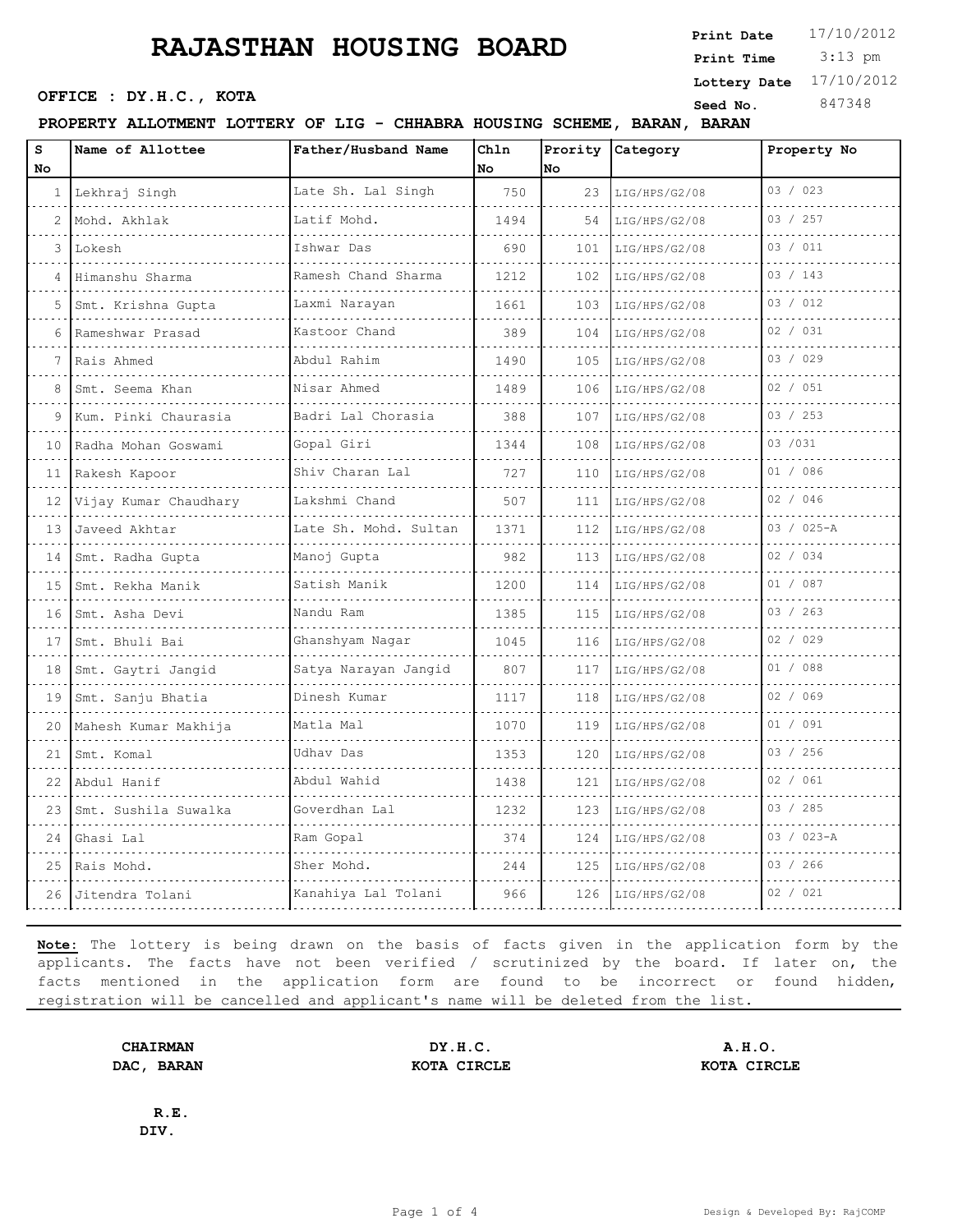## **RAJASTHAN HOUSING BOARD**

### **PROPERTY ALLOTMENT LOTTERY OF LIG - CHHABRA HOUSING SCHEME, BARAN, BARAN**

| s<br>No | Name of Allottee       | Father/Husband Name      | Chln<br>No | Prority<br>No | Category      | Property No |
|---------|------------------------|--------------------------|------------|---------------|---------------|-------------|
| 27      | Smt. Nisha Sharma      | Mahesh Kumar Sharma      | 383        | 128           | LIG/HPS/G2/08 | 02 / 048    |
| 28      | Parmanand              | Ishwar Das               | 959        | 129           | LIG/HPS/G2/08 | 03 / 033    |
| 29      | Chandra Mohan Sharma   | Radhey Shyam Sharma      | 1211       | 130           | LIG/HPS/G2/08 | 03 / 255    |
| 30      | Sukesh Kapoor          | .<br>Shiv Charan Kapoor  | 392        | 131           | LIG/HPS/G2/08 | 03 / 148    |
| 31      | Smt Nasem Shekh        | Farooq Shekh             | 348        | 132           | LIG/HPS/G2/08 | 03 / 058    |
| 32      | Ashish Jain            | Vimal Chand Jain         | 340        | 133           | LIG/HPS/G2/08 | 02 / 033    |
| 33      | Om Prakash Kashyap     | Dhanna Lal               | 1254       | 134           | LIG/HPS/G2/08 | 03 / 003    |
|         | 34 Bhojraj Kushwaha    | Late Sh. Ram Narayan     | 714        | 135           | LIG/HPS/G2/08 | 03 / 551    |
| 35.     | Mohd. Muddasir Khan    | Chote Khan               | 760        | 136           | LIG/HPS/G2/08 | 02 / 039    |
| 36      | Iqbal Hussain          | Gulam Mohd.              | 221        | 137           | LIG/HPS/G2/08 | 03 / 052    |
| 37      | Mohan Lal              | Kanahiya Lal Carpainter  | 1422       | 138           | LIG/HPS/G2/08 | 03 / 275    |
| 38      | Chain Singh            | Narendra Singh           | 503        | 139           | LIG/HPS/G2/08 | 03 / 274    |
| 39      | Dinesh Bhargav         | Badri Lal                | 1191       | 140           | LIG/HPS/G2/08 | 02 / 041    |
| 40      | Shyam Sunder Nama      | Nathu Lal Nama           | 710        | 141           | LIG/HPS/G2/08 | 02 / 057    |
| 41      | Pawan Mathur           | Poonam Chand Mathur<br>. | 1376       | 142           | LIG/HPS/G2/08 | 03 / 015    |
| 42.     | Mohd. Jamil            | Abdul Latif              | 1207       | 143           | LIG/HPS/G2/08 | 03 / 071    |
| 43      | Satyandra Chaudhary    | Shiv Narayan Chaudhary   | 1109       | 144           | LIG/HPS/G2/08 | 02 / 036    |
| 44      | Shuja-Ur-Rehman Khan   | Abdul Aziz Khan<br>.     | 1492       | 145           | LIG/HPS/G2/08 | 03 / 062    |
| 45      | Rajendra Kumar Chauhan | Lalit Kishore            | 236        | 146           | LIG/HPS/G2/08 | 01 / 096    |
| 46      | Smt. Neha Bhatia       | Mahesh Kumar Bhatia      | 351        | 147           | LIG/HPS/G2/08 | 03 / 258    |
| 47      | Smt Noor Bano          | A. Karim Nagra           | 1120       | 148           | LIG/HPS/G2/08 | 03 / 004    |
| 48      | Nafees Ahmed           | Rafiq Ahmed              | 932        | 149           | LIG/HPS/G2/08 | 03 / 153    |
| 49      | Hemraj Rathore         | Nand Lal Rathore         | 394        | 150           | LIG/HPS/G2/08 | 02 / 047    |
| 50      | Smt. Nanni             | Siraj                    | 1488       | 151           | LIG/HPS/G2/08 | 03 / 025    |
| 51      | Israil Ahmed           | Siraj Ahmed              | 1459       | 152           | LIG/HPS/G2/08 | 03 / 134    |
|         | 52 Ram Chandra         | Bhola Ram                | 1176       | 153           | LIG/HPS/G2/08 | 03 / 254    |

**Note:** The lottery is being drawn on the basis of facts given in the application form by the applicants. The facts have not been verified / scrutinized by the board. If later on, the facts mentioned in the application form are found to be incorrect or found hidden, registration will be cancelled and applicant's name will be deleted from the list.

**CHAIRMAN DY.H.C. A.H.O. DAC, BARAN KOTA CIRCLE KOTA CIRCLE**

**R.E. DIV.**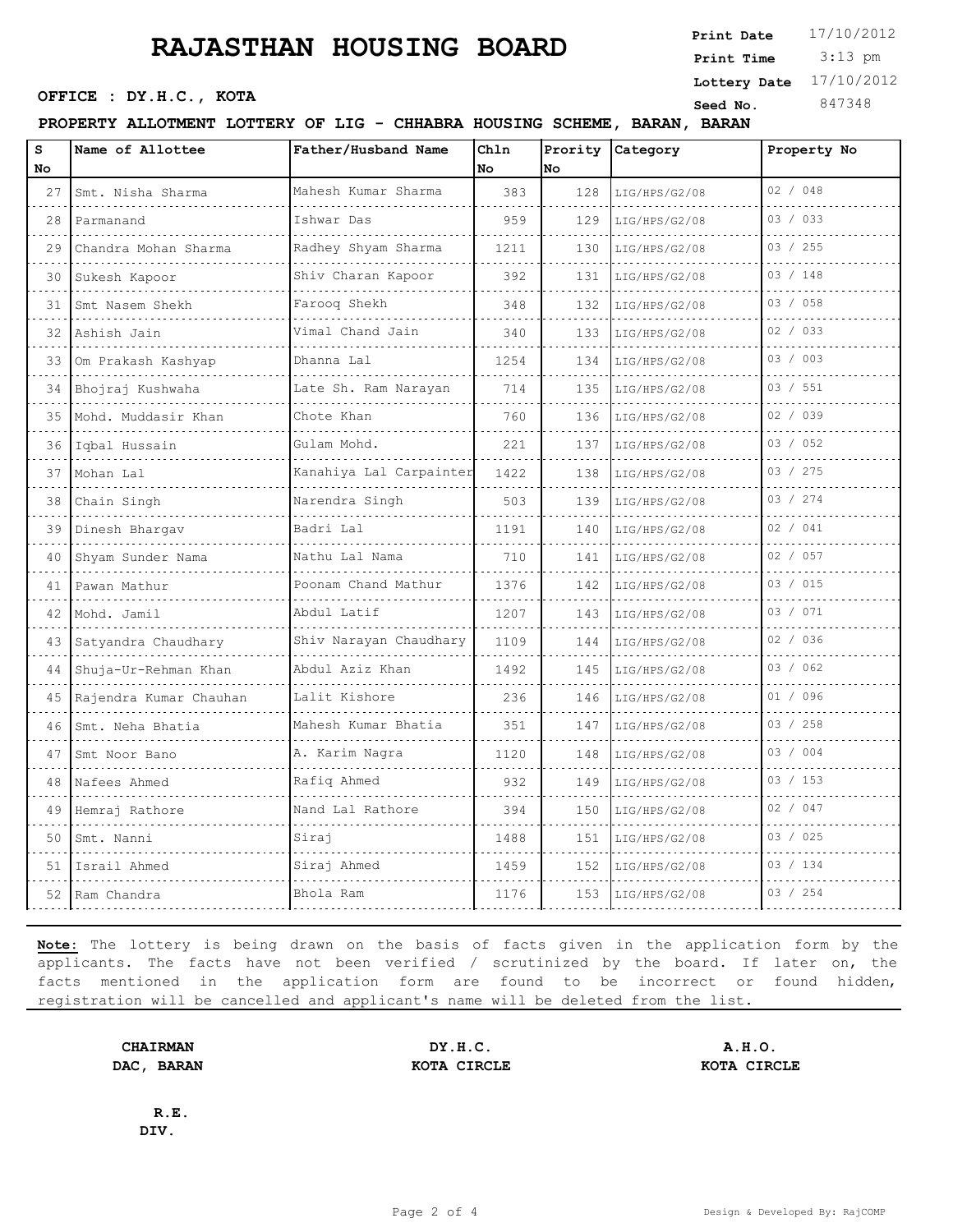## **RAJASTHAN HOUSING BOARD**

 3:13 pm **Print Date**  $17/10/2012$ **Print Time SEED SEED SEED SEED SEED NO.** 847348 **Lottery Date** 17/10/2012

#### **PROPERTY ALLOTMENT LOTTERY OF LIG - CHHABRA HOUSING SCHEME, BARAN, BARAN**

| s  | Name of Allottee        | Father/Husband Name        | Chln | Prority | Category      | Property No |
|----|-------------------------|----------------------------|------|---------|---------------|-------------|
| No |                         |                            | No   | No      |               | 03 / 252    |
|    | 53 Abdul Aziz           | Abdul Latif                | 1199 | 154     | LIG/HPS/G2/08 |             |
| 54 | Sayeed Azhar Ali        | Mahmood Ali                | 1155 | 155     | LIG/HPS/G2/08 | 02 / 024    |
| 55 | Smt. Shakira            | A. Wahid                   | 1358 | 156     | LIG/HPS/G2/08 | 02 / 049    |
| 56 | Meena Doltani           | Kanahiya Lal<br>.          | 1377 | 158     | LIG/HPS/G2/08 | 03 / 141    |
| 57 | Raj Kumar Kamra         | Hira Lal Ji<br>.           | 1372 | 159     | LIG/HPS/G2/08 | 03 / 072    |
| 58 | Satya Narayan Sharma    | Ram Prasad Sharma<br>.     | 375  | 160     | LIG/HPS/G2/08 | 02 / 064    |
| 59 | Shaid Hussain           | Abdul Rashid<br>.          | 1460 | 161     | LIG/HPS/G2/08 | 03 / 278    |
| 60 | Bhupendra Soni          | Shiv Manohar Soni          | 672  | 162     | LIG/HPS/G2/08 | 03 / 547    |
| 61 | Naimuddin Ansari        | Amiruddin                  | 1329 | 163     | LIG/HPS/G2/08 | 03 / 270    |
| 62 | Sushil Kumar Jha        | Tara Chand<br>.            | 1195 | 164     | LIG/HPS/G2/08 | 03 / 032-A  |
| 63 | Bhaqwan Das Soni        | Mool Chand                 | 378  | 165     | LIG/HPS/G2/08 | 03 / 061    |
| 64 | Mukund Sharma           | Roop Narayan               | 1174 | 166     | LIG/HPS/G2/08 | 02 / 050    |
|    | 65 Ravi Prakash Jangid  | Nathu Lal Jangid<br>.      | 381  | 167     | LIG/HPS/G2/08 | 01 / 095    |
| 66 | Mool Chand Gupta        | Kanahiya Lal               | 1700 | 168     | LIG/HPS/G2/08 | 02 / 040    |
| 67 | Smt. Nirmala Maheshwari | Shyam Sunder Maheshwari    | 1237 | 169     | LIG/HPS/G2/08 | 02 / 023    |
| 68 | Santosh Gautam<br>.     | Chotmal Gautam<br>.        | 691  | 170     | LIG/HPS/G2/08 | 01 / 093    |
| 69 | Kum. Nahid Akhtar       | Latif Mohd.                | 1493 | 171     | LIG/HPS/G2/08 | 02 / 042    |
| 70 | Smt. Pooja              | Om Prakash                 | 594  | 172     | LIG/HPS/G2/08 | 02 / 073    |
| 71 | Dinesh Kumar Agarwal    | Suresh Kumar Agarwal       | 1031 | 174     | LIG/HPS/G2/08 | 03 / 017    |
| 72 | Zujar Ali               | Mohd. Ali                  | 1473 | 175     | LIG/HPS/G2/08 | 02 / 045    |
| 73 | Smt Ganga Bai<br>.      | Chandra Prakash Verma<br>. | 1283 | 177     | LIG/HPS/G2/08 | 03 / 147    |
|    | 74 Rahul Sharma         | Devenra Kumar              | 1225 | 178     | LIG/HPS/G2/08 | 03 / 007    |
| 75 | Dinesh Kumar            | Mool Chand                 | 1313 | 180     | LIG/HPS/G2/08 | 03 / 066    |
| 76 | Rajeev Lochan Sharma    | Shri Krishan Sharma<br>.   | 1378 | 181     | LIG/HPS/G2/08 | 01 / 090    |
| 77 | Mohd. Sidhiq Metwal     | Mohd. Usman                | 1208 | 182     | LIG/HPS/G2/08 | 03 / 036    |
| 78 | Subhash Bohra           | Moti Lal Bohra             | 618  | 183     | LIG/HPS/G2/08 | 03 / 005    |

**Note:** The lottery is being drawn on the basis of facts given in the application form by the applicants. The facts have not been verified / scrutinized by the board. If later on, the facts mentioned in the application form are found to be incorrect or found hidden, registration will be cancelled and applicant's name will be deleted from the list.

**DIV.**

**R.E.**

**CHAIRMAN DY.H.C. A.H.O. DAC, BARAN KOTA CIRCLE KOTA CIRCLE**